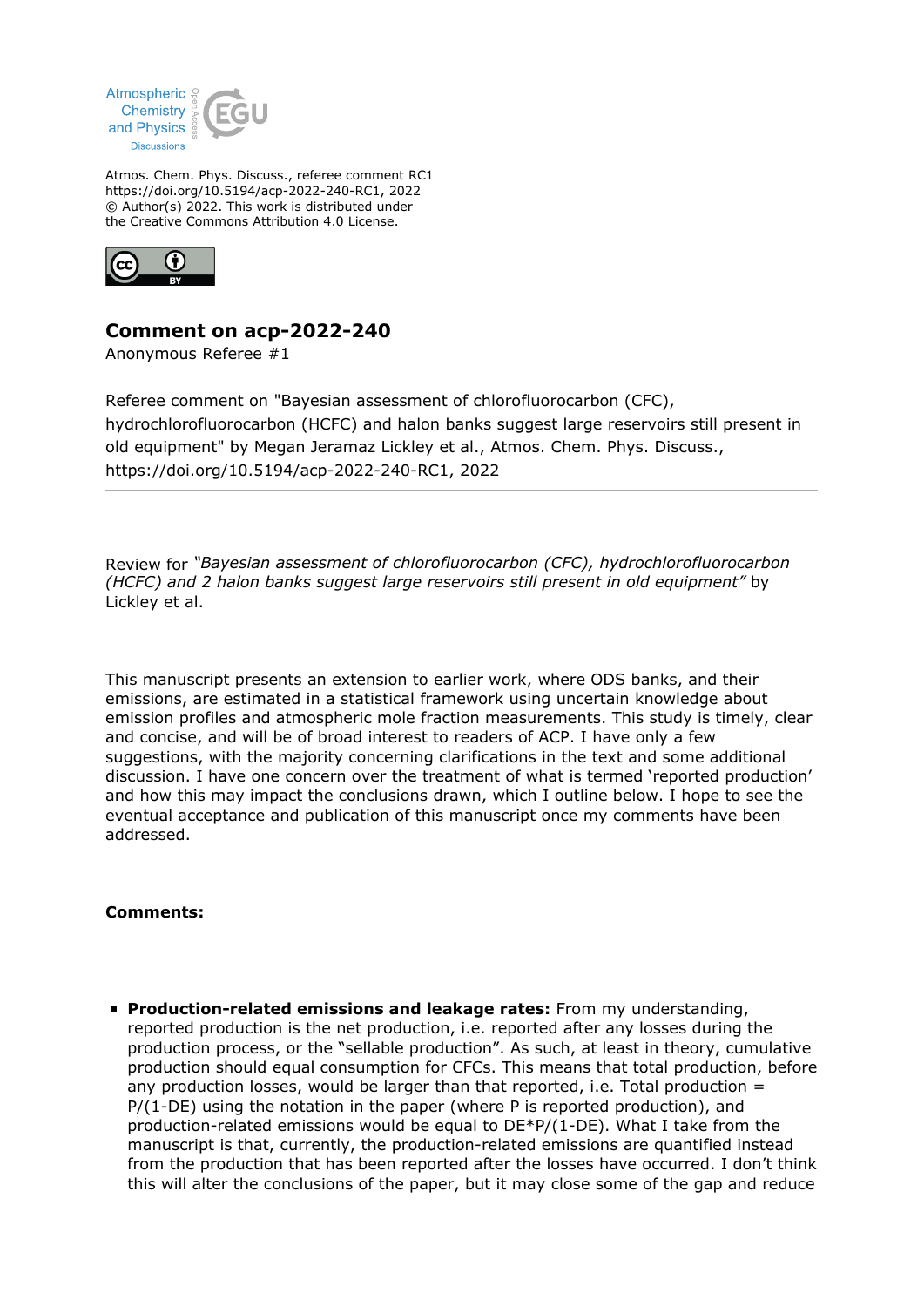some of the reported bias, as it may mean a few percent more production is added to the bank.

- **Discussion of discrepancies in production:** Non-dispersive (and therefore not required to be reported) production exists, for example when gases are produced as byproducts. An example CFC-115 contamination in the production of HFC-125 (see Vollmer et al 2018). I don't believe this is a reason for the discrepancies, and there's no evidence to support or deny this, but should be discussed in addition to dispersive and feedstock related production.
- **End-of-life emissions:** The impact of end-of-life emissions needs further discussion. How would a change in the emissions rate due to disposal change the conclusions drawn? Some information exists surrounding post-disposal emissions, e.g. from the US EPA (see e.g. page A-262, Table A-127 of https://www.epa.gov/system/files/document s/2022-04/us-ghg-inventory-2022-annex-3-additional-source-or-sink-categories-parta.pdf). I imagine this would be too difficult to include in any analysis (and I'm not sure if there is sufficient information to do this) but there is a need to expand the discussion around long-lived banks.

## **Technical comments:**

Abstract, line 19: "…must be carefully accounted for in order to evaluate ongoing compliance with the Montreal Protocol". This could be interpreted that these future emissions fall under controls of the Montreal Protocol, even though emissions from the bank are not controlled. Perhaps better is suggest the importance is to evaluate nascent production vs. banked emissions, or similarly you could change the 'impact' to be for something like stratospheric ozone recovery.

Abstract, line 22: "model a suite" rather than "the suite"

Abstract, line 27: "production for dispersive uses" or similar, as production will be higher than that reported due to e.g. by-product emissions and point of production losses.

Abstract, line 32: Delay ozone recovery in reference to what? Current projection generally take banks into account.

Line 38: \*stratospheric\* ozone depletion

Line 48: On the use of "we developed…". "we" here does not envelop all co-authors, so perhaps better to refer to it either in the passive, or "Lickley et al 2020, 2021 developed…"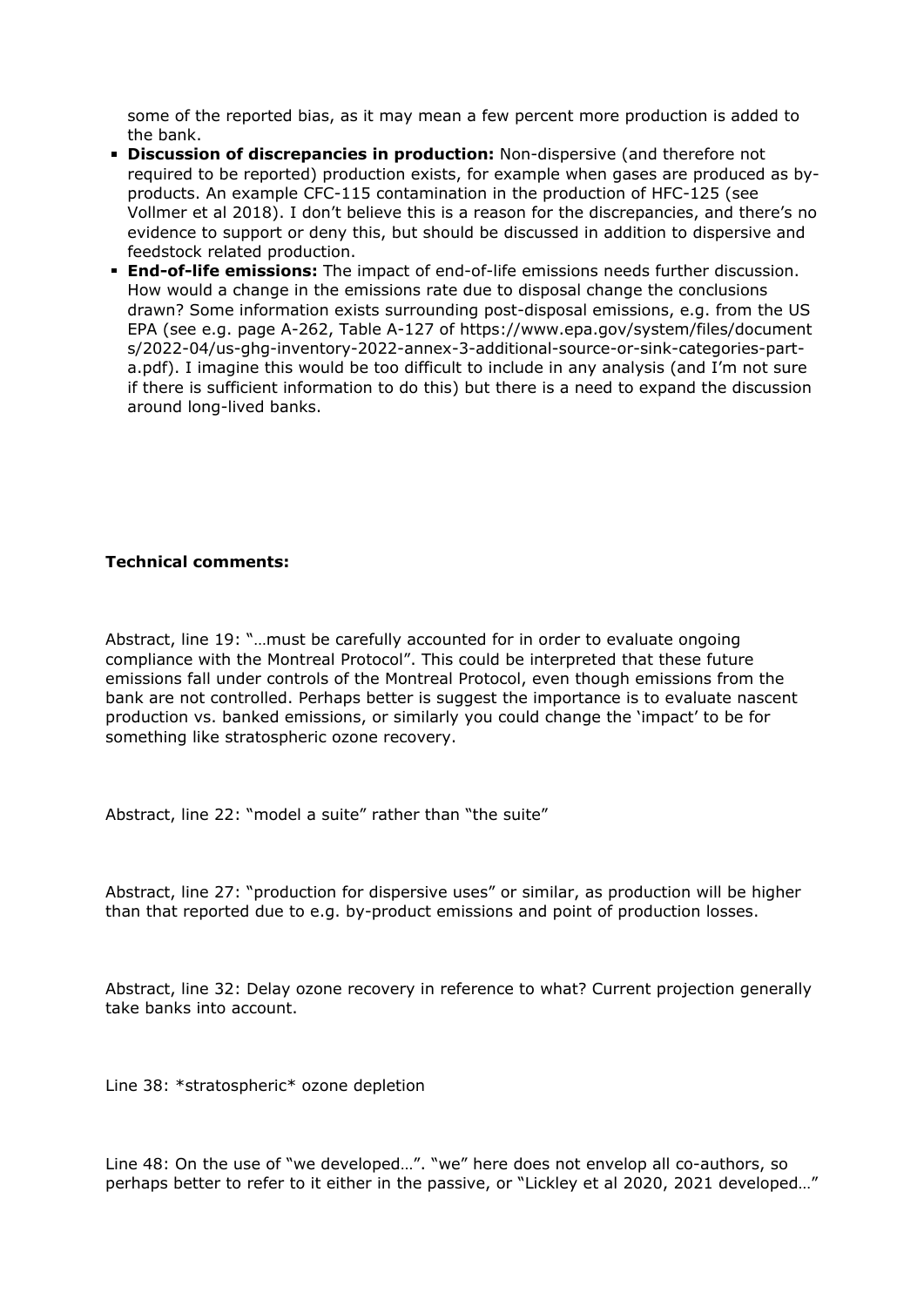Line 55-57: It would be clearer to continue to use the term 'reported production' rather than just 'production' here.

Line 75: Are these cumulative emissions derived using a top-down or bottom-up method?

Line 86: It's generally called "Bayes' theorem" rather than "theory"

Line 127, eq. 3,4: Subscript italics should be saved for variables, i.e. 'Total' should not be italic.

Line 141, eq 5: It is not clear where the constants A come from. Is it from the SPARC 2013 reference? If not they should be included in the manuscript.

Line 149: Does the term 'fire extinguishers' here refer to all forms of fire and explosive suppressant? Halons are used in many other applications that only fire extinguishers. If this is only a general term used by AFEAS then this should be made clearer.

Line 157: It's not clear what functional form the correlation takes (this is also not clear in the supplement), only the prior set on the correlation parameter is specified. I.e. is there an assumed linear covariance? Or something like autocorrelation?

Line 173: What's a 'medium value'? Should this be median?

Line 189: There should be a full stop instead of a comma before 'therefore'

Line 196: NOAA needs defining

Line 422: The reference to Vollmer et al. 2018 has a formatting error